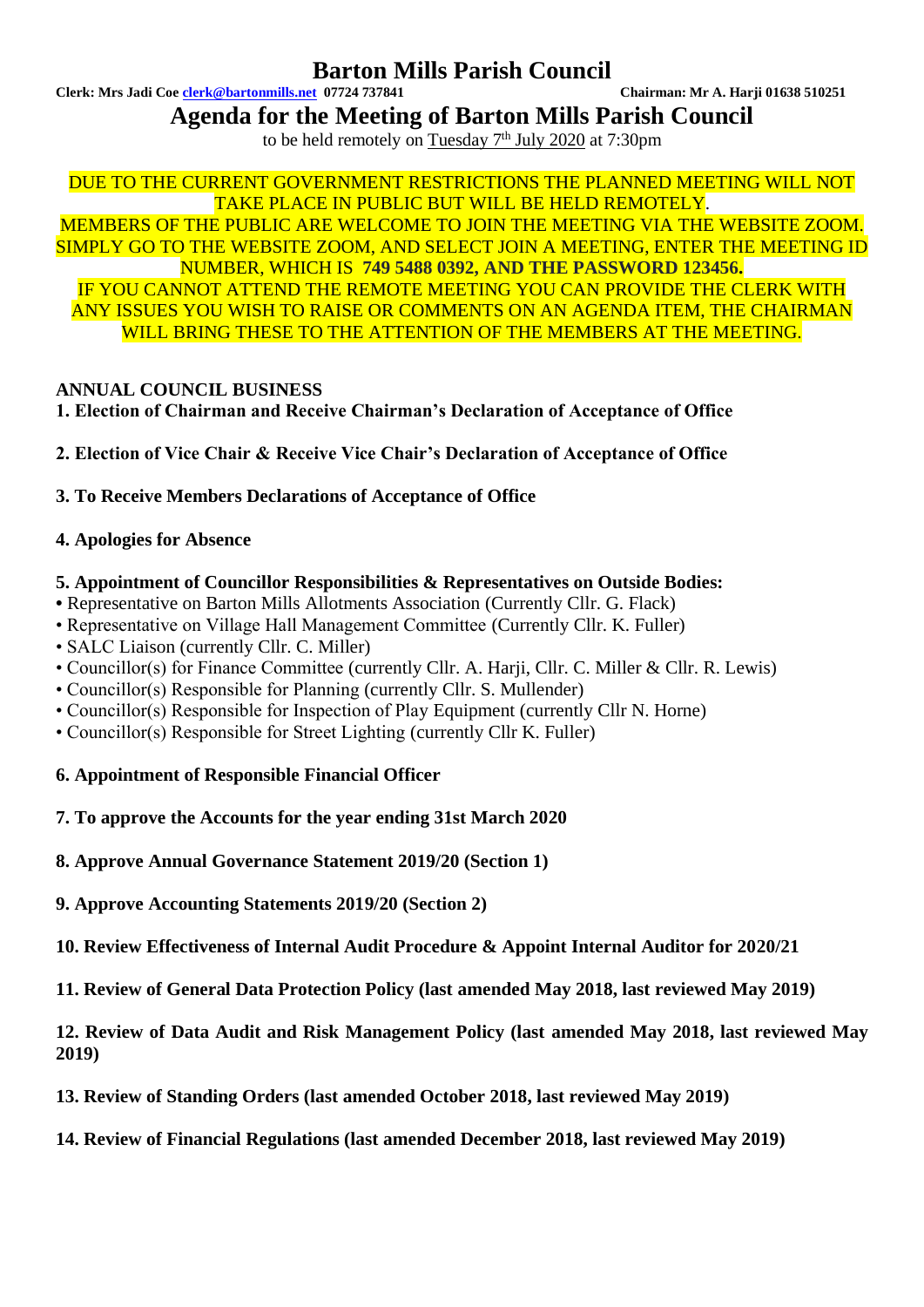## **Barton Mills Parish Council**

**Clerk: Mrs Jadi Coe [clerk@bartonmills.net](mailto:clerk@bartonmills.net) 07724 737841 Chairman: Mr A. Harji 01638 510251**

#### **Public Forum:**

**The public are Members of the public may, before the start of the meeting, make a statement or ask a question (not statutory part of the meeting). The Chairman will report on any statements or questions from members of the public that cannot attend the meeting remotely.**

#### **1. Accept and receive apologies for absence**

#### **2. Declarations of members interests**

To receive disclosures of personal and prejudicial interests on matters to be considered at the meeting.

#### **3. Minutes**

To approve the minutes of the Parish Council Meetings dated 2<sup>nd</sup> June 2020.

#### **4. Police reports**

#### **5. County and District Councillors report**

#### **6. Planning and Environment**

#### **General & For Consideration:**

None

#### **Tree Applications (for information only):**

DC/20/1006/TPO – tree reduction at Barton Hall, The Street, Barton Mills, IP28 6AW

#### **Applications awaiting West Suffolk decision and pending appeals:**

DC/20/0720/HH **-** (i) dropped kerb (ii) change front garden to block paved driveway at 31 Church Meadow, Barton Mills, IP28 6AR *– pending at 25th June 2020*

DC/20/0740/FUL – 1 dwelling at The Old Maltings, The Street, Barton Mills, IP28 6AA – *pending at 25th June 2020*

DC/19/2448/LB – Listed building consent for s subdivision of existing unit to create 2 self-contained flats and orangery on west elevation, at The Manor, Newmarket Road, Barton Mills, IP28 6BL – *pending at 25<sup>th</sup>* June *2020*

DC/19/2447/FUL – Planning application, orangery on west elevation, at The Manor, Newmarket Road, Barton Mills, IP28 6BL *– pending at 25 th June 2020*

#### **Decided/approved (for information only):**

DC/20/0405/HH - single storey side and rear extension (following demolition of existing conservatory) single storey front extension, raising roof structure to create habitable living space and demolition of existing garage at 12 Worlington Road, Barton Mills, IP28 7DY *– approved 18th June 2020*

DC/20/0667/ADV – advertisement application – 3 digital free standing signs and 1 digital booth screen at McDonalds, Fiveways, Roundabout, Barton Mills, Suffolk, IP28 6AE – *approved 11th June 2020*

DC/20/0610/HH - (i) single storey rear extension (ii) alterations to existing detached garage including a twostorey side extension and addition of a pitched roof to create a first-floor studio with balcony (iii) alterations to existing access (iv) 1.8 metre fence and gates to front (v) material changes to the existing dwelling and garage to a render finish with grey slate tiles at The Willows 36 Mildenhall Road, Barton Mills, IP28 6BD – *approved 23rd June 2020*

DC/20/0683/HH - (i) Repair garage roof with slate (following removal of existing steel roof) (ii) repair rear timber garage wall and re-clad in fibre board (iii) removal of part of boundary fence to create a new vehicular access with driveway at 1 Church Lane, Barton Mills, IP28 6AU *- approved 24th June 2020*

#### **7. Clerk's Report & Matters Arising from the Minutes of the Last Meeting (For Info Only)** Clerk's Report

#### **8. Correspondence**

To consider any items of correspondence which require a response from the Parish Council.

#### **9. Parish Matters**

- 1. Exception site on Newmarket Road update
- 2. Maintenance of Assets
	- a) Lighting